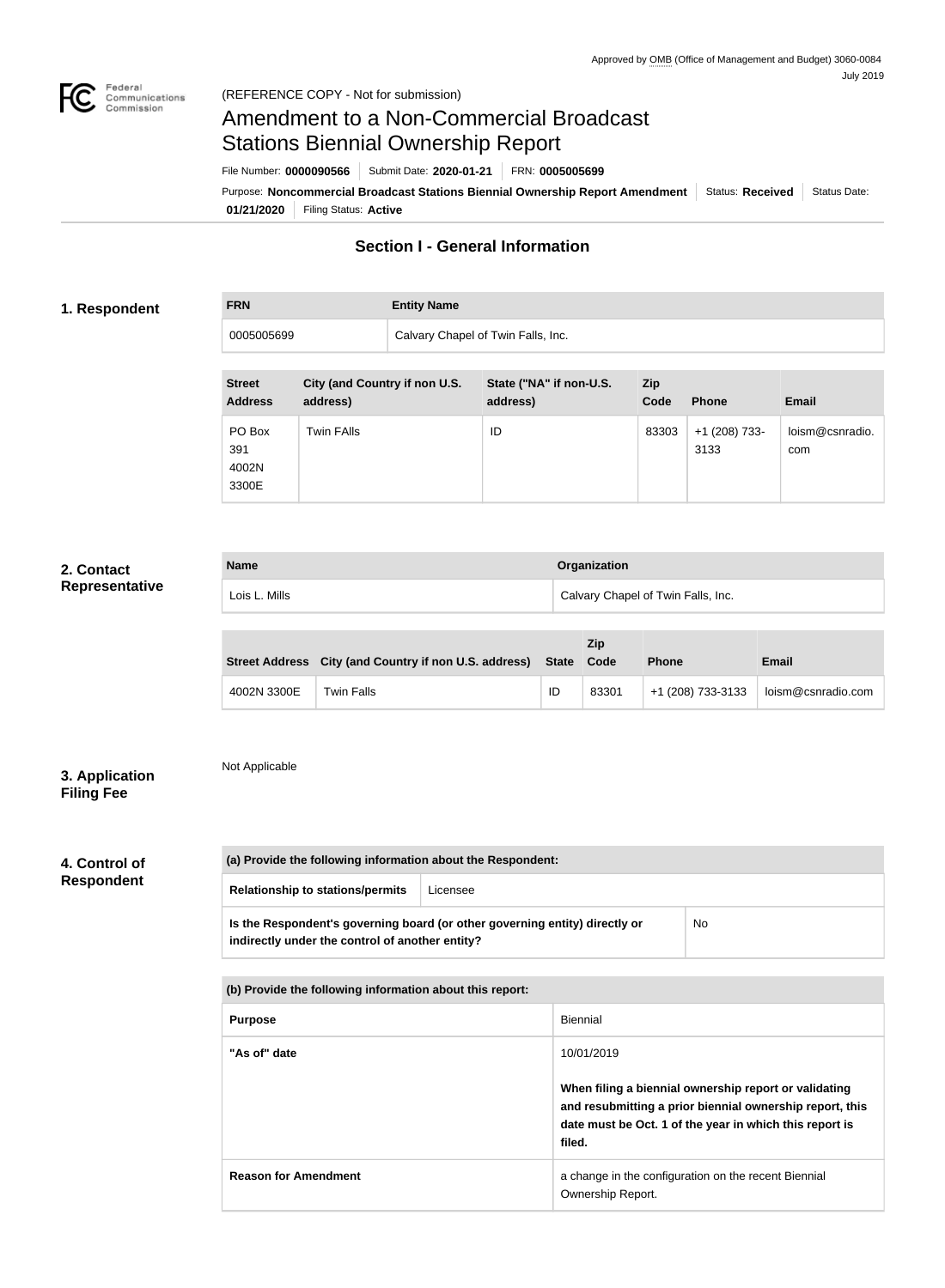**5. Licensee(s) and Station(s)**

#### **Respondent is filing this report to cover the following Licensee(s) and station(s):**

| Licensee/Permittee Name            | <b>FRN</b> |
|------------------------------------|------------|
| Calvary Chapel of Twin Falls, Inc. | 0005005699 |

| Fac. ID No. | <b>Call Sign</b> | <b>City</b>          | <b>State</b> | <b>Service</b> |
|-------------|------------------|----------------------|--------------|----------------|
| 2868        | <b>WIFF</b>      | <b>WINDSOR</b>       | <b>NY</b>    | <b>FM</b>      |
| 5391        | <b>WSFW</b>      | <b>SENECA FALLS</b>  | <b>NY</b>    | AM             |
| 8414        | <b>KAWZ</b>      | <b>TWIN FALLS</b>    | ID           | <b>FM</b>      |
| 8417        | <b>KAWS</b>      | <b>MARSING</b>       | ID           | <b>FM</b>      |
| 8432        | <b>KEFX</b>      | <b>TWIN FALLS</b>    | ID           | <b>FM</b>      |
| 16523       | WWUN-FM          | <b>FRIAR'S POINT</b> | <b>MS</b>    | <b>FM</b>      |
| 18887       | <b>WCBX</b>      | <b>BASSETT</b>       | VA           | AM             |
| 22672       | <b>WWYC</b>      | <b>TOLEDO</b>        | OH           | AM             |
| 37433       | <b>KGNR</b>      | <b>JOHN DAY</b>      | <b>OR</b>    | <b>FM</b>      |
| 64664       | <b>WTZE</b>      | <b>TAZEWELL</b>      | VA           | AM             |
| 64665       | <b>WKQY</b>      | <b>TAZEWELL</b>      | VA           | <b>FM</b>      |
| 72657       | KMHI             | <b>MOUNTAIN HOME</b> | ID           | AM             |
| 73191       | <b>WKTR</b>      | <b>EARLYSVILLE</b>   | VA           | AM             |
| 76989       | <b>KTBJ</b>      | <b>FESTUS</b>        | <b>MO</b>    | <b>FM</b>      |
| 81138       | KHJC             | <b>LIHUE</b>         | HI           | <b>FM</b>      |
| 84184       | <b>KLWD</b>      | <b>GILLETTE</b>      | <b>WY</b>    | <b>FM</b>      |
| 87267       | <b>KWYC</b>      | <b>CHEYENNE</b>      | <b>WY</b>    | <b>FM</b>      |
| 87930       | <b>KJCU</b>      | <b>FORT BRAGG</b>    | CA           | <b>FM</b>      |
| 90263       | <b>KJCH</b>      | COOS BAY             | <b>OR</b>    | <b>FM</b>      |
| 90500       | <b>KWRC</b>      | <b>HERMOSA</b>       | <b>SD</b>    | <b>FM</b>      |
| 90842       | <b>KWCF</b>      | <b>SHERIDAN</b>      | <b>WY</b>    | <b>FM</b>      |
| 91804       | KVJC             | <b>GLOBE</b>         | AZ           | <b>FM</b>      |
| 91952       | <b>KVIR</b>      | <b>BULLHEAD CITY</b> | AZ           | <b>FM</b>      |
| 92285       | <b>KKJA</b>      | <b>REDMOND</b>       | <b>OR</b>    | <b>FM</b>      |
| 92487       | <b>KTJC</b>      | <b>KELSO</b>         | <b>WA</b>    | <b>FM</b>      |
| 92491       | <b>KPIJ</b>      | <b>JUNCTION CITY</b> | <b>OR</b>    | <b>FM</b>      |
| 92987       | <b>KGSF</b>      | <b>HUNTSVILLE</b>    | <b>AR</b>    | <b>FM</b>      |
| 93587       | <b>KJFT</b>      | ARLEE                | MT           | <b>FM</b>      |
| 106475      | <b>KJCF</b>      | <b>ASOTIN</b>        | <b>WA</b>    | <b>FM</b>      |
| 121839      | <b>KDJC</b>      | <b>BAKER</b>         | <b>OR</b>    | <b>FM</b>      |
| 122010      | <b>WYJC</b>      | <b>GREENVILLE</b>    | FL.          | <b>FM</b>      |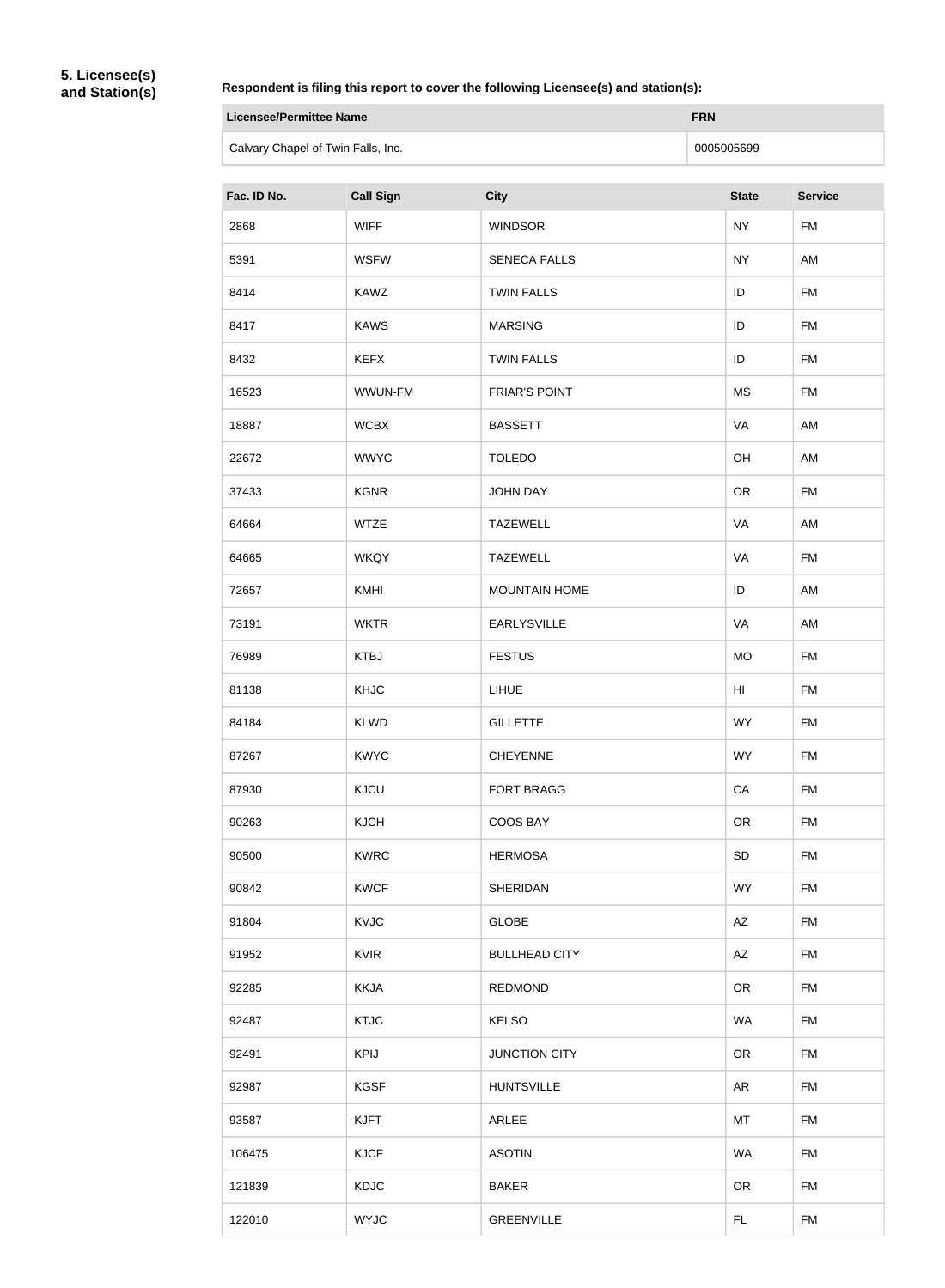| 122202 | <b>WSMA</b> | <b>SCITUATE</b>         | MA        | <b>FM</b> |
|--------|-------------|-------------------------|-----------|-----------|
| 122209 | <b>WUJC</b> | <b>ST. MARKS</b>        | FL.       | <b>FM</b> |
| 122517 | <b>KJCC</b> | <b>CARNEGIE</b>         | OK        | <b>FM</b> |
| 122932 | <b>KNMA</b> | <b>TULAROSA</b>         | <b>NM</b> | <b>FM</b> |
| 122934 | <b>KEFS</b> | <b>NORTH POWDER</b>     | <b>OR</b> | <b>FM</b> |
| 172645 | <b>KGFJ</b> | <b>BELT</b>             | MT        | <b>FM</b> |
| 172973 | <b>WGWS</b> | ST. MARY'S CITY         | <b>MD</b> | <b>FM</b> |
| 174458 | <b>KQDL</b> | <b>HINES</b>            | <b>OR</b> | <b>FM</b> |
| 174640 | <b>KBJF</b> | <b>SARATOGA SPRINGS</b> | UT        | <b>FM</b> |
| 174802 | <b>KOGJ</b> | <b>KENAI</b>            | AK        | <b>FM</b> |
| 176566 | <b>KNGW</b> | <b>JUNEAU</b>           | AK        | <b>FM</b> |
| 176981 | <b>KLWL</b> | <b>CHILLICOTHE</b>      | <b>MO</b> | <b>FM</b> |
| 191575 | <b>KIMW</b> | <b>HEFLIN</b>           | LA        | <b>FM</b> |
| 198794 | <b>KCNU</b> | <b>SILVER CITY</b>      | ID        | <b>FM</b> |

#### **Section II – Biennial Ownership Information**

Licensee Respondents that hold authorizations for one or more full power television, AM, and/or FM stations should list all contracts and other instruments set forth in 47 C.F.R. Section 73.3613(a) through (c) for the facility or facilities listed on this report. If the agreement is a network affiliation agreement, check the appropriate box. Otherwise, select "Other." Non-Licensee Respondents should select "Not Applicable" in response to this question.

Not Applicable.

**2. Ownership Interests**

**1. 47 C.F.R. Section 73.3613 Documents**

> **(a)** Ownership Interests. This Question requires Respondents to enter detailed information about ownership interests by generating a series of subforms. Answer each question on each subform. The first subform listing should be for the Respondent itself. If the Respondent is not a natural person, also list each of the officers, members of the governing board (or other governing entity), stockholders, and any other persons or entities with a direct attributable interest in the Respondent pursuant to the standards set forth in 47 C.F.R. Section 73.3555. (A "direct" interest is one that is not held through any intervening companies or entities.) List each interest holder with a direct attributable interest in the Respondent separately.

> Leave the percentage of total assets (Equity Debt Plus) field blank for an interest holder unless that interest holder has an attributable interest in the Respondent solely on the basis of the Commission's Equity Debt Plus attribution standard, 47 C.F.R. Section 73.3555, Note 2(i).

In the case of vertical or indirect ownership structures, list only those interests in the Respondent that also represent an attributable interest in the Licensee(s) for which the report is being submitted.

Entities that are part of an organizational structure that includes holding companies or other forms of indirect ownership must file separate ownership reports. In such a structure do not report, or file a separate report for, any interest holder that does not have an attributable interest in the Licensee(s) for which the report is being submitted.

Please see the Instructions for further detail concerning interests that must be reported in response to this question.

The Respondent must provide an FCC Registration Number for each interest holder reported in response to this question. Please see the Instructions for detailed information and guidance concerning this requirement.

| <b>FRN</b>         | 0005005699                         |     |
|--------------------|------------------------------------|-----|
| <b>Entity Name</b> | Calvary Chapel of Twin Falls, Inc. |     |
| <b>Address</b>     | PO Box                             | 391 |
|                    |                                    |     |

**Ownership Information**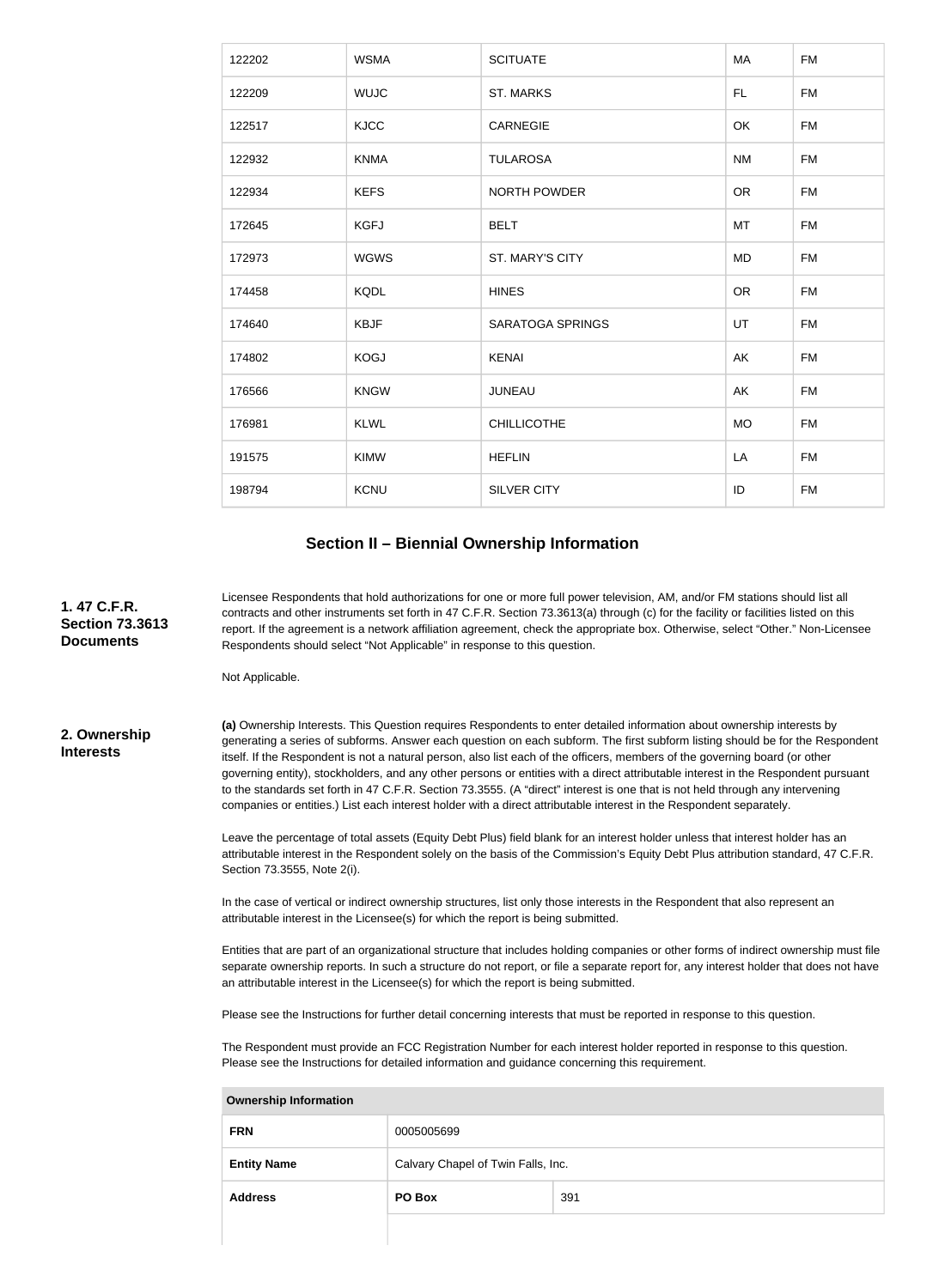|                                                                                                                                         | <b>Street 1</b>                                         | 4002N 3300E          |  |
|-----------------------------------------------------------------------------------------------------------------------------------------|---------------------------------------------------------|----------------------|--|
|                                                                                                                                         | <b>Street 2</b>                                         |                      |  |
|                                                                                                                                         | <b>City</b>                                             | <b>Twin FAlls</b>    |  |
|                                                                                                                                         | State ("NA" if non-U.S.<br>address)                     | ID                   |  |
|                                                                                                                                         | <b>Zip/Postal Code</b>                                  | 83303                |  |
|                                                                                                                                         | Country (if non-U.S.<br>address)                        | <b>United States</b> |  |
| <b>Listing Type</b>                                                                                                                     | Respondent                                              |                      |  |
| <b>Positional Interests</b><br>(check all that apply)                                                                                   | Respondent                                              |                      |  |
| <b>Tribal Nation or Tribal</b><br><b>Entity</b>                                                                                         | Interest holder is not a Tribal nation or Tribal entity |                      |  |
| <b>Interest Percentages</b>                                                                                                             | Voting                                                  | 0.0%                 |  |
| (enter percentage values<br>from 0.0 to 100.0)                                                                                          | <b>Equity</b>                                           | 0.0%                 |  |
|                                                                                                                                         | <b>Total assets (Equity Debt</b><br>Plus)               | 0.0%                 |  |
| Does interest holder have an attributable interest in one or more broadcast stations<br><b>No</b><br>that do not appear on this report? |                                                         |                      |  |

| <b>Ownership Information</b>                              |                                     |                      |  |
|-----------------------------------------------------------|-------------------------------------|----------------------|--|
| <b>FRN</b>                                                | 9990137041                          |                      |  |
| <b>Name</b>                                               | <b>Ariel Kestler</b>                |                      |  |
| <b>Address</b>                                            | 1183<br>PO Box                      |                      |  |
|                                                           | Street 1                            |                      |  |
|                                                           | <b>Street 2</b>                     |                      |  |
|                                                           | <b>City</b>                         | <b>TWIN FALLS</b>    |  |
|                                                           | State ("NA" if non-U.S.<br>address) | ID                   |  |
|                                                           | <b>Zip/Postal Code</b>              | 83301                |  |
|                                                           | Country (if non-U.S.<br>address)    | <b>United States</b> |  |
| <b>Listing Type</b>                                       | Other Interest Holder               |                      |  |
| <b>Positional Interests</b><br>(check all that apply)     | Officer                             |                      |  |
| <b>Principal Profession or</b><br><b>Occupation</b>       | <b>NONE</b>                         |                      |  |
| <b>By Whom Appointed or</b><br><b>Elected</b>             | Board of directors                  |                      |  |
| Citizenship, Gender,                                      | <b>Citizenship</b>                  | <b>US</b>            |  |
| <b>Ethnicity, and Race</b><br><b>Information (Natural</b> | Gender                              | Female               |  |
| <b>Persons Only)</b>                                      |                                     |                      |  |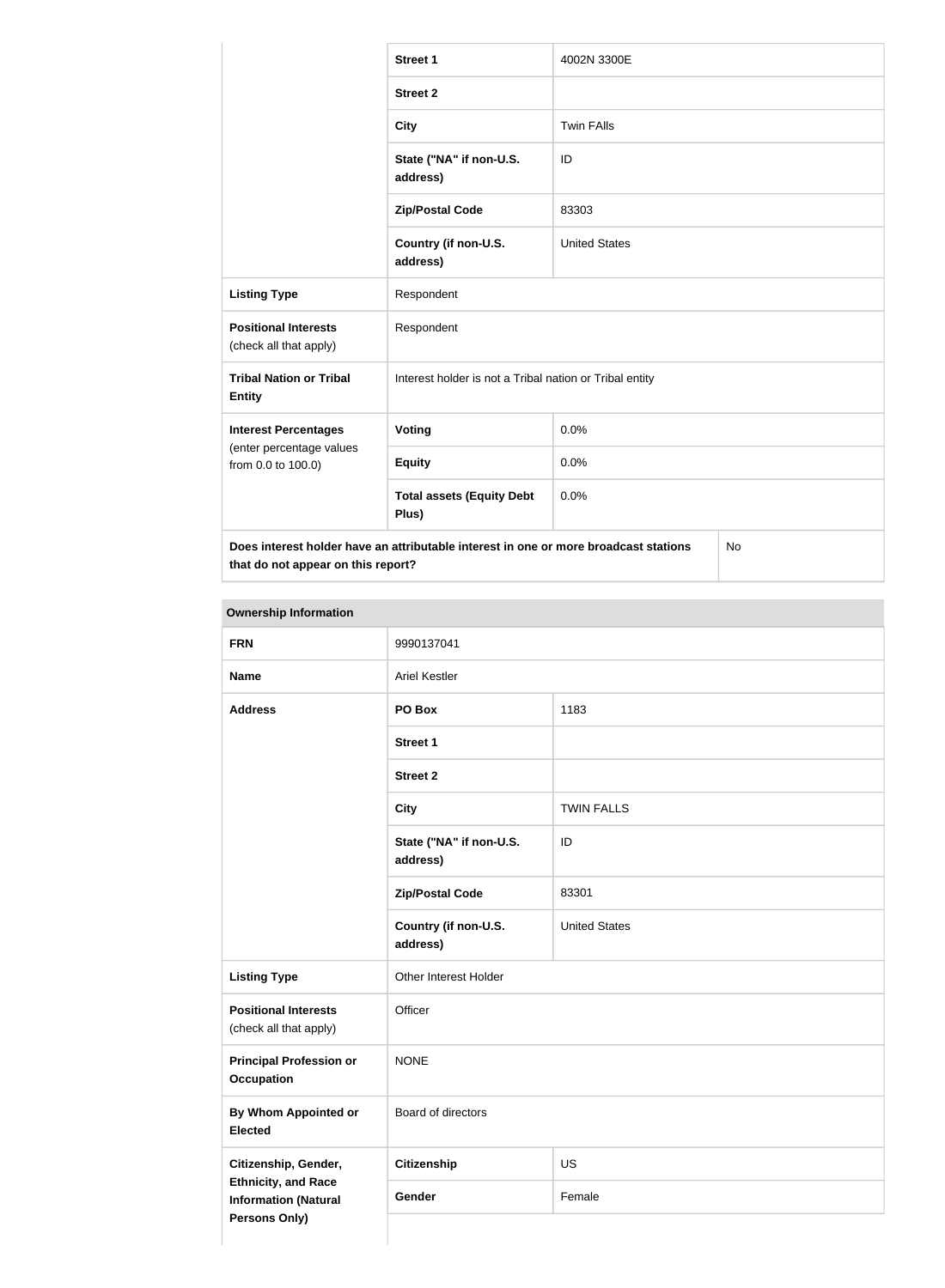|                                                                                                                            | <b>Ethnicity</b>                          | Not Hispanic or Latino |     |
|----------------------------------------------------------------------------------------------------------------------------|-------------------------------------------|------------------------|-----|
|                                                                                                                            | Race                                      | White                  |     |
| <b>Interest Percentages</b><br>(enter percentage values<br>from 0.0 to 100.0)                                              | Voting                                    | 24.0%                  |     |
|                                                                                                                            | <b>Equity</b>                             | $0.0\%$                |     |
|                                                                                                                            | <b>Total assets (Equity Debt</b><br>Plus) | $0.0\%$                |     |
| Does interest holder have an attributable interest in one or more broadcast stations<br>that do not appear on this report? |                                           |                        | No. |

#### **Ownership Information**

| <b>FRN</b>                                                                                                                        | 9990137042                                                     |                        |  |
|-----------------------------------------------------------------------------------------------------------------------------------|----------------------------------------------------------------|------------------------|--|
| <b>Name</b>                                                                                                                       | Michael Kestler                                                |                        |  |
| <b>Address</b>                                                                                                                    | PO Box                                                         | 1183                   |  |
|                                                                                                                                   | <b>Street 1</b>                                                |                        |  |
|                                                                                                                                   | <b>Street 2</b>                                                |                        |  |
|                                                                                                                                   | <b>City</b>                                                    | <b>TWIN FALLS</b>      |  |
|                                                                                                                                   | State ("NA" if non-U.S.<br>address)                            | ID                     |  |
|                                                                                                                                   | <b>Zip/Postal Code</b>                                         | 83301                  |  |
|                                                                                                                                   | Country (if non-U.S.<br>address)                               | <b>United States</b>   |  |
| <b>Listing Type</b>                                                                                                               | Other Interest Holder                                          |                        |  |
| <b>Positional Interests</b><br>(check all that apply)                                                                             | Officer, Member of Governing Board (or other governing entity) |                        |  |
| <b>Principal Profession or</b><br><b>Occupation</b>                                                                               | Pastor                                                         |                        |  |
| <b>By Whom Appointed or</b><br><b>Elected</b>                                                                                     | Board of directors                                             |                        |  |
| Citizenship, Gender,<br><b>Ethnicity, and Race</b><br><b>Information (Natural</b><br><b>Persons Only)</b>                         | <b>Citizenship</b>                                             | US                     |  |
|                                                                                                                                   | Gender                                                         | Male                   |  |
|                                                                                                                                   | <b>Ethnicity</b>                                               | Not Hispanic or Latino |  |
|                                                                                                                                   | Race                                                           | White                  |  |
| <b>Interest Percentages</b><br>(enter percentage values<br>from 0.0 to 100.0)                                                     | Voting                                                         | 76.0%                  |  |
|                                                                                                                                   | <b>Equity</b>                                                  | 00.0%                  |  |
|                                                                                                                                   | <b>Total assets (Equity Debt</b><br>Plus)                      | 00.0%                  |  |
| Does interest holder have an attributable interest in one or more broadcast stations<br>Yes<br>that do not appear on this report? |                                                                |                        |  |
|                                                                                                                                   |                                                                |                        |  |
|                                                                                                                                   |                                                                |                        |  |

**(b) Respondent certifies that any interests, including equity, financial, or voting interests, not reported in this filing are non-attributable.** If "No," submit as an exhibit an explanation. Yes